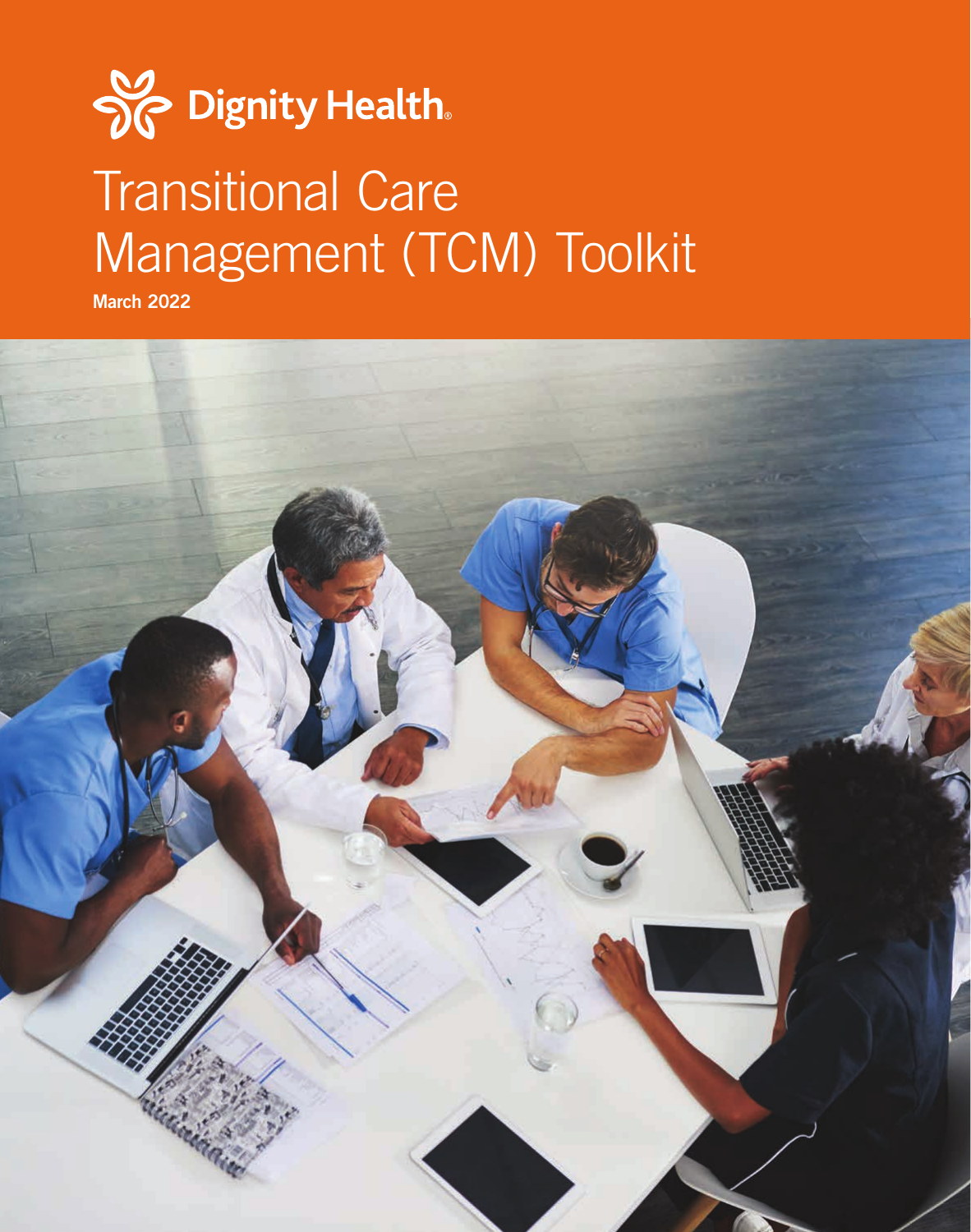## Table of Contents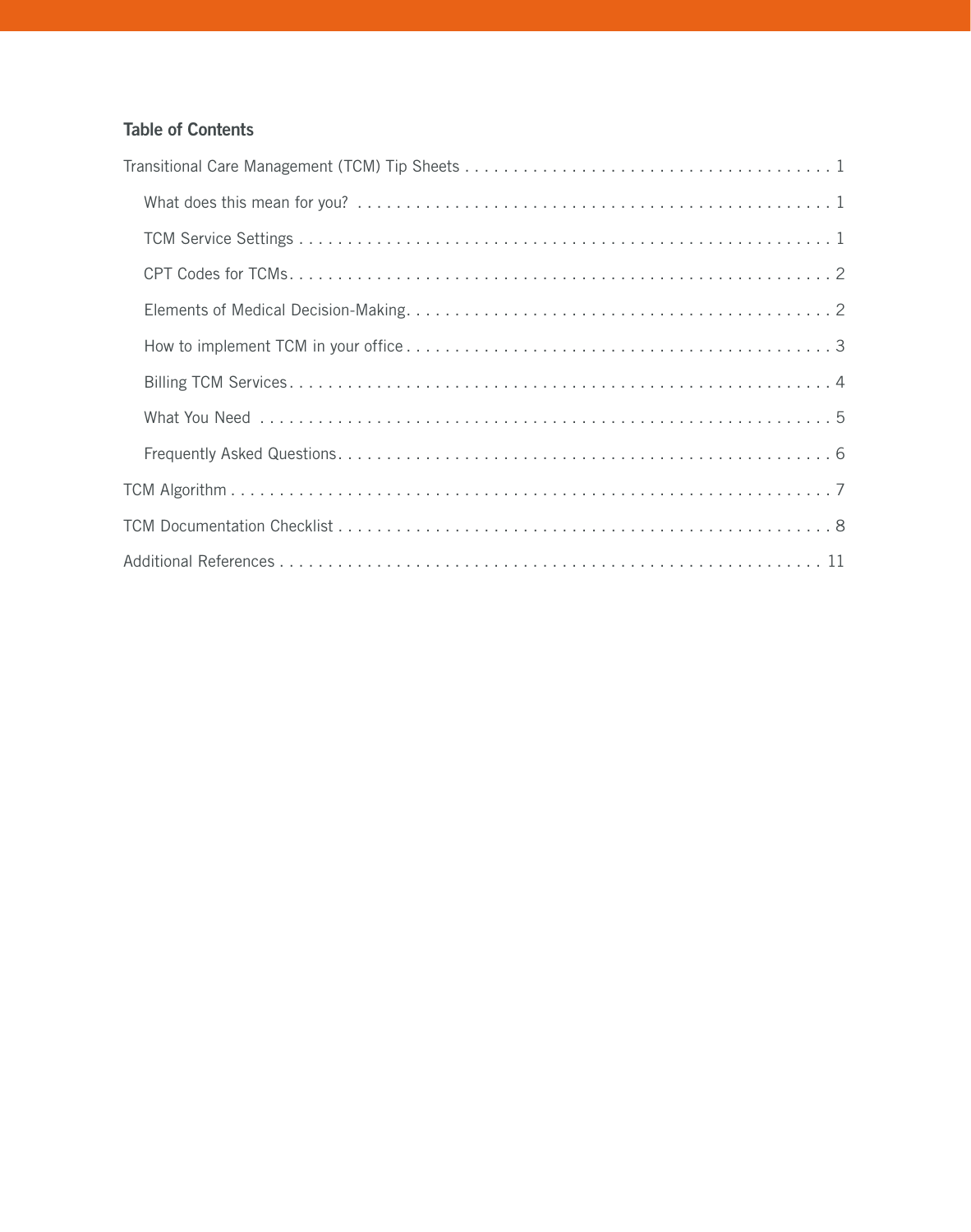# <span id="page-2-0"></span>Transitional Care Management (TCM) Tip Sheets

Starting January 1, 2013, under the Physician Fee Schedule (PFS) Medicare pays for two CPT codes (99495 and 99496) that are used to report physician or qualifying nonphysician practitioner  $(NPP)^1$  care management services for a patient following a discharge from the acute care setting to the community setting. The goal of TCM service is to improve care coordination for Medicare patients and to reduce readmission, by having the physician/NPP oversee the management and coordination of services for all medical, psychosocial, and activities of daily living support for the full 30 days post discharge. The use of TCM services is associated with a reduction in mortality and total Medicare costs<sup>2</sup>; however, the use of this service remain low.

#### <span id="page-2-1"></span>What does this mean for you?

Contacting your patients shortly after hospital discharge and following up with a face-to-face office visit enhances patient satisfaction, improves care coordination, and potentially rewards you for preventing a hospital readmission within 30 days of discharge. This toolkit is designed to assist you with the understanding, documentation, and the implementation of the TCM services.

#### <span id="page-2-2"></span>TCM Service Settings

| <b>Acute Care Setting (Discharged From)</b>                           | <b>Community Care Setting (Discharged To)</b> |
|-----------------------------------------------------------------------|-----------------------------------------------|
| Inpatient Acute Care Hospital                                         | Patient's Home                                |
| Inpatient Psychiatric Hospital                                        | Domiciliary                                   |
| Long Term Care Hospital                                               | Rest Home                                     |
| <b>Skilled Nursing Home</b>                                           | <b>Assisted Living</b>                        |
| Inpatient Rehabilitation Facility                                     | Nursing Facility (not a skilled facility)     |
| Hospital Outpatient Observation or<br>Partial Hospitalization         |                                               |
| Partial Hospitalization at a<br><b>Community Mental Health Center</b> |                                               |

<sup>1</sup> NPPs include certified nurse-midwives (CNMs), nurse practitioners (NPs), clinical nurse specialists (CNSs), and physician assistants (PAs)

2 https://jamanetwork.com/journals/jamainternalmedicine/fullarticle/2687989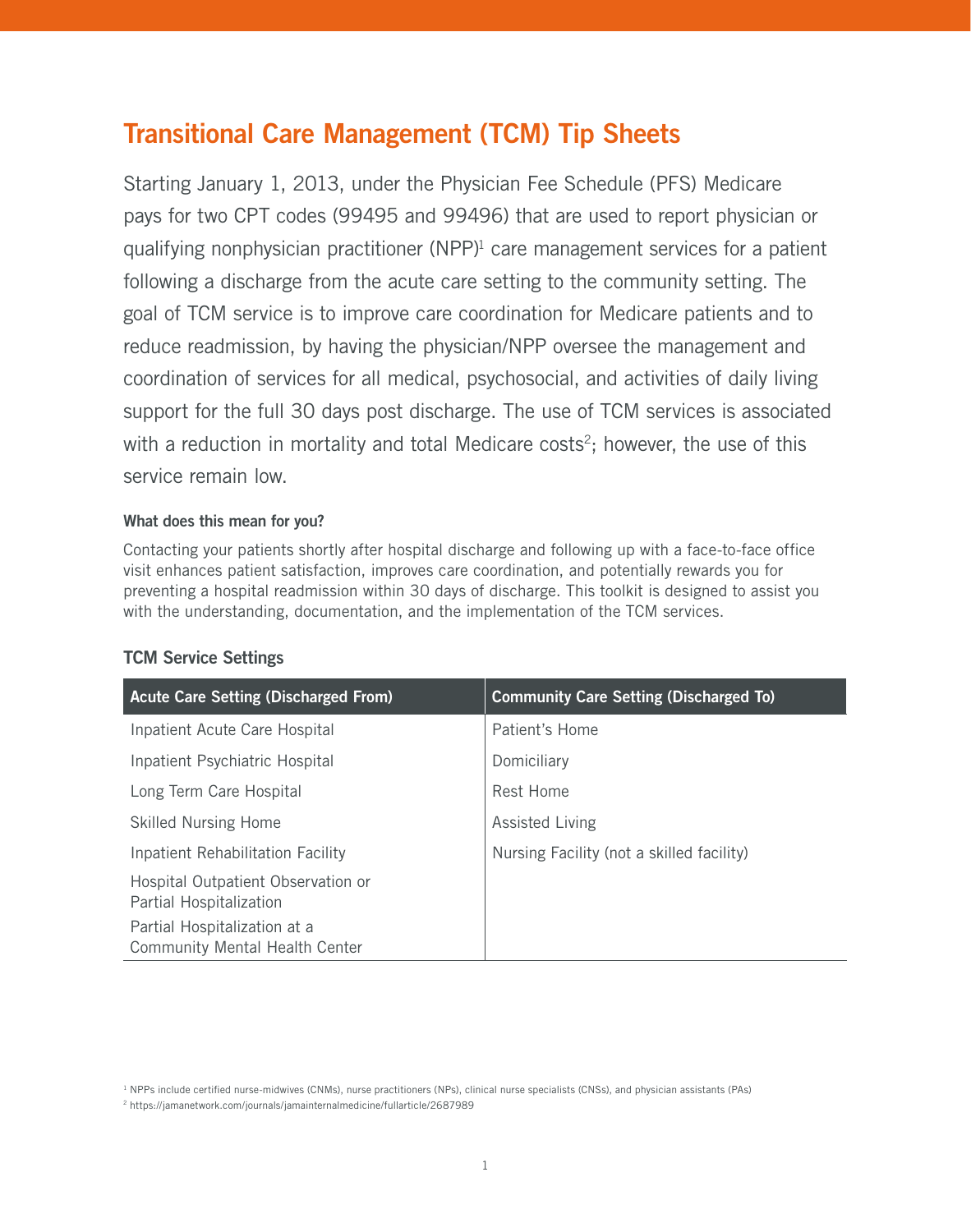#### <span id="page-3-0"></span>CPT Codes for TCMs

| CPT 99495 - Moderate Complexity                                             | CPT 99496 - High Complexity                                              |
|-----------------------------------------------------------------------------|--------------------------------------------------------------------------|
| <b>Medical Decision-Making</b>                                              | <b>Medical Decision-Making</b>                                           |
| • Documented medical and/or psychosocial<br>problems of moderate complexity | • Documented medical and/or psychosocial<br>problems of high complexity  |
| <b>Face-to-Face Visit</b>                                                   | <b>Face-to-Face Visit</b>                                                |
| • Post-discharge, within 14 calendar days                                   | • Post-discharge, within 7 calendar days                                 |
| Medication reconciliation and<br>management documented                      | Medication reconciliation and<br>management documented                   |
| • No later than the date of face-to-face visit                              | • No later than the date of face-to-face visit                           |
| Thirty-day period begins on the day of discharge                            | Thirty-day period begins on the day of discharge                         |
| In a non-facility setting, Medicare allowance of<br>approximately $$2093$   | In a non-facility setting, Medicare allowance of<br>approximately \$2824 |

\*Codes and pricing current as of March 1, 2022. For most current rates, refer to the National Physician Fee Schedule Tool (https://www.cms.gov/medicare/ physician-fee-schedule/search).

### <span id="page-3-1"></span>Elements of Medical Decision-Making

| Type of<br>Decision-Making* | Number of Possible<br>Diagnoses and/or<br><b>Management Options</b> | Amount and/or<br><b>Complexity of Data</b><br>to Be Reviewed | <b>Risk of Significant</b><br>Complications,<br>Morbidity, and/or<br><b>Mortality</b> |
|-----------------------------|---------------------------------------------------------------------|--------------------------------------------------------------|---------------------------------------------------------------------------------------|
| Straightforward             | Minimal                                                             | Minimal or None                                              | Minimal                                                                               |
| Low Complexity              | Limited                                                             | Limited                                                      | Low                                                                                   |
| <b>Moderate Complexity</b>  | Multiple                                                            | Moderate                                                     | Moderate                                                                              |
| <b>High Complexity</b>      | Extensive                                                           | Extensive                                                    | High                                                                                  |

\*To qualify for a given type of medical decision-making, two of the three elements must either be met or exceeded.

<sup>&</sup>lt;sup>3</sup> Compared to CPT 99214 (Established patient office visit, Level 4) of approximately \$130

<sup>4</sup> Compared to CPT 99215 (Established patient office visit, Level 5) of approximately \$183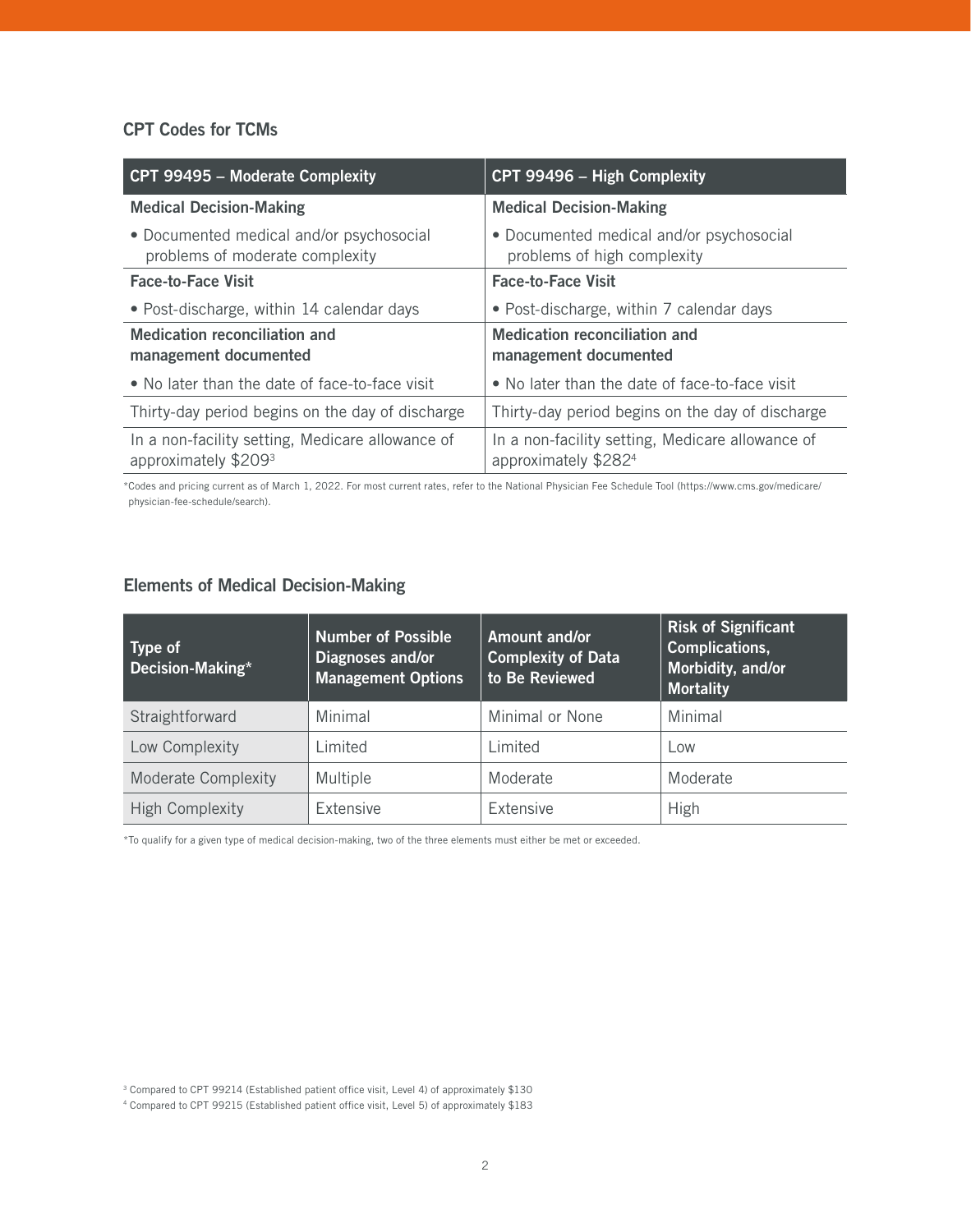## <span id="page-4-0"></span>How to implement TCM in your office

| <b>TCM Component</b>      | <b>Who</b>                                                                                                                                                            | What                                                                                                                                                                                                 |  |  |  |  |
|---------------------------|-----------------------------------------------------------------------------------------------------------------------------------------------------------------------|------------------------------------------------------------------------------------------------------------------------------------------------------------------------------------------------------|--|--|--|--|
| An Interactive<br>Contact | Physician or a clinical staff with<br>the capacity for prompt interactive<br>communication addressing<br>patient status and needs beyond<br>scheduling follow-up care | . Within 2 business days following the<br>discharge<br>· May be via telephone, email, or face-<br>to-face<br>· Documentation of unsuccessful<br>attempts with continuing efforts until<br>successful |  |  |  |  |
|                           |                                                                                                                                                                       | · Obtain and review discharge<br>information<br>• Review need for diagnostic tests<br>and treatments                                                                                                 |  |  |  |  |
|                           | Physicians or non-physician<br>practitioners (NPPs)                                                                                                                   | • Interact with other health care<br>professionals                                                                                                                                                   |  |  |  |  |
|                           |                                                                                                                                                                       | • Provide education to patient, family<br>or caregiver                                                                                                                                               |  |  |  |  |
| Non Face-to-Face          |                                                                                                                                                                       | • Establish referrals and arrange<br>community resources                                                                                                                                             |  |  |  |  |
| <b>Services</b>           |                                                                                                                                                                       | • Assist in scheduling follow up with<br>providers                                                                                                                                                   |  |  |  |  |
|                           |                                                                                                                                                                       | • Communicate with agencies and<br>services used by the patient                                                                                                                                      |  |  |  |  |
|                           | Physician or clinical staff under                                                                                                                                     | • Provide education to support self-<br>management, independent living                                                                                                                               |  |  |  |  |
|                           | the direction of a physician/NPP                                                                                                                                      | • Assess and support treatment regimen                                                                                                                                                               |  |  |  |  |
|                           |                                                                                                                                                                       | · Identify available community resources                                                                                                                                                             |  |  |  |  |
|                           |                                                                                                                                                                       | • Assist patient and family in accessing<br>care and services                                                                                                                                        |  |  |  |  |
| Face-to-Face Visit        |                                                                                                                                                                       | • Part of TCM and not reported<br>separately                                                                                                                                                         |  |  |  |  |
|                           | Physician or NPP                                                                                                                                                      | • Assume responsibility for the patient's<br>post-discharge service                                                                                                                                  |  |  |  |  |
|                           |                                                                                                                                                                       | . Bill using the face-to face visit (7th or<br>14th day) as the date of service                                                                                                                      |  |  |  |  |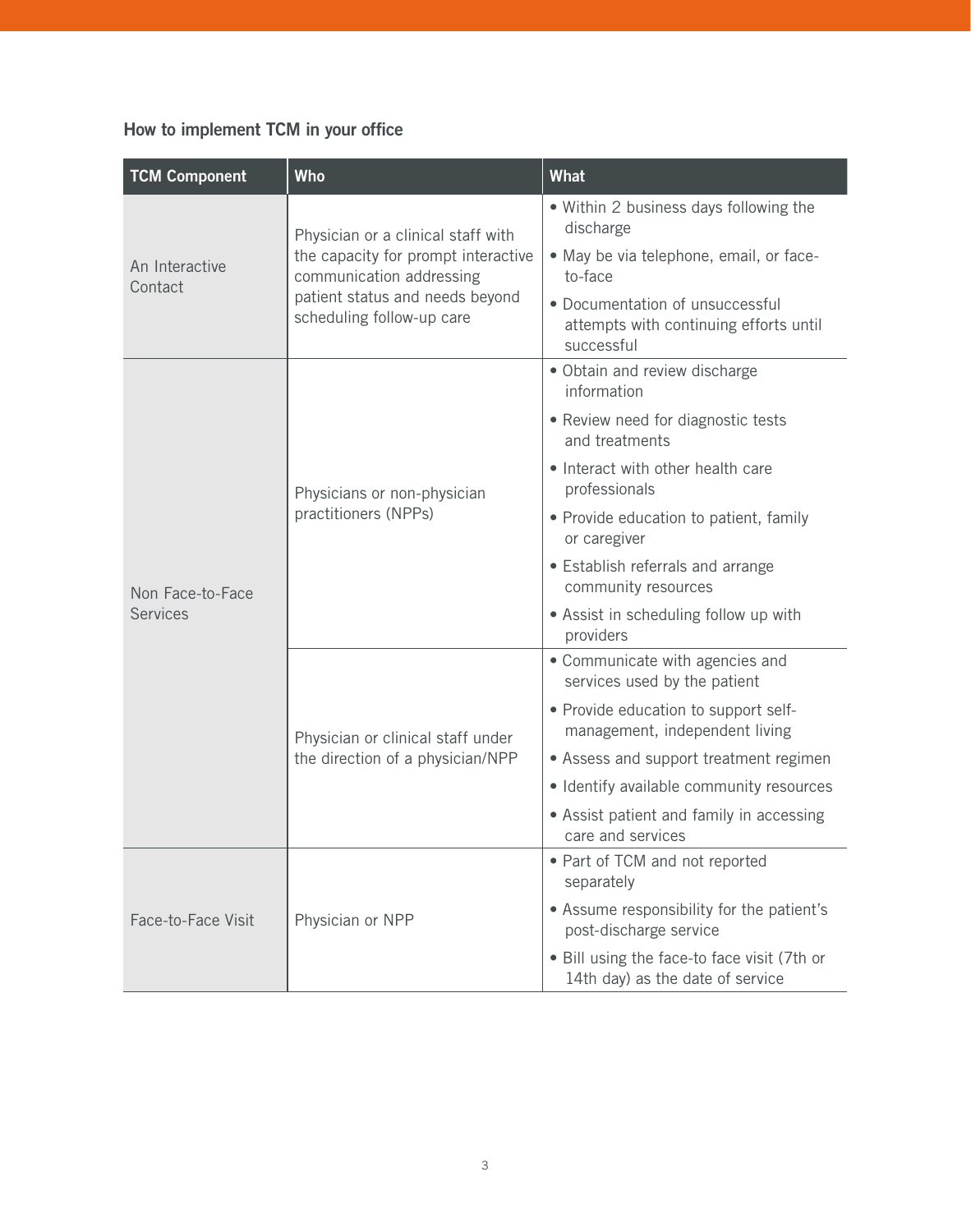#### <span id="page-5-0"></span>Billing TCM Services

#### Billing requirements:

- Only one professional may report
- Report once during the TCM period
- Discharging physician may bill for TCM services
- Subsequent E/M services other than required face-to-face visit
	- Bill E/M separately
- May not bill TCM service if within a global period of a procedure

#### If billing TCM services, do not bill:

- Care plan oversight services (99339, 99340, 99374-99380)
- Home health or hospice supervision: HCPCS codes G0181 and G0182
- Prolonged services without direct patient contact (99358, 99359)
- Anticoagulant management (99363, 99364)
- Medical team conferences (99366-99368)
- Education and training (98960-98962, 99071, 99078)
- Telephone services (98966-98968, 99441-99443)
- End stage renal disease services (90951-90970)
- Online medical evaluation services (98969, 99444)
- Preparation of special reports (99080)
- Analysis of data (99090, 99091)
- Complex chronic care coordination services (99487, 99489)
- Medication therapy management services (99605-99607)
- Chronic care management (CCM) services unless (a) the TCM service period ends before the end of a given calendar month, and (b) the time requirements for CCM services are subsequently met during that month (99490)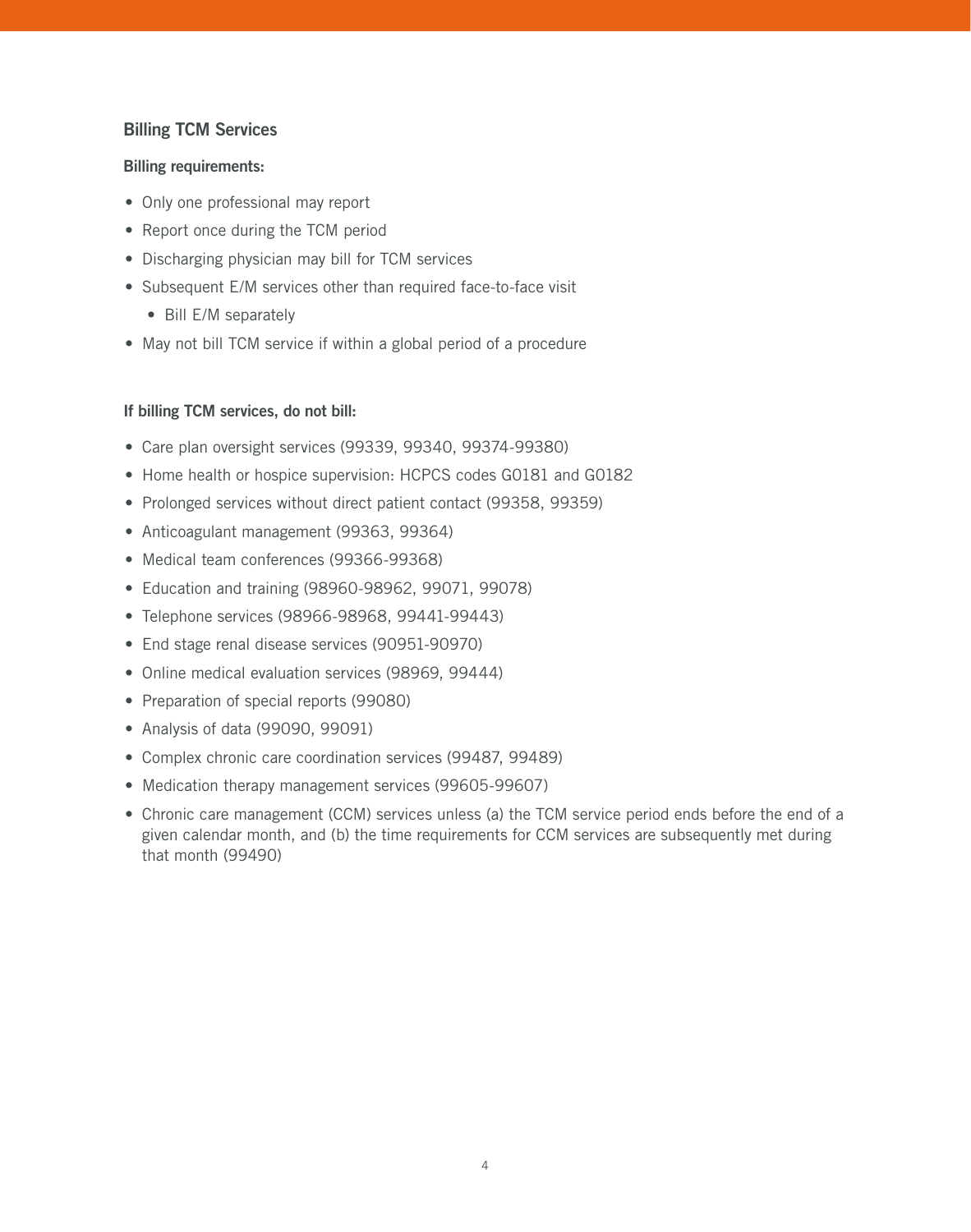#### <span id="page-6-0"></span>What You Need

#### Documentation Needed in Patient's Medical Record

- Date the patient was discharged
- Date of interactive contact
- Date of face-to-face visit
- Complexity of medical decision-making (moderate or high)

#### Information Needed to File Claim

- Date of Service
- Date of the 7th or 14th day visit after discharge
- Place of Service
- Place where the face-to-face visit was done
- Patient readmitted within 30 day period
- Bill for a second TCM service after the TCM criteria is met
- All services described in the code are furnished
- No other provider bills for the first 30 days
- Patient dies during the 30 day period
- TCM should not be billed
- Face-to-face visit may be billed using E/M code
- Practitioners under contract with physician
- Follow "incident to" requirements
- Other medically necessary billable service
- Other than services stated earlier, allowable to bill separately

#### Reasons for Denials

If following all guidelines and claim denied:

- Another provider has billed for the TCM
- Not the 7th or 14th day
- Hospital has not billed yet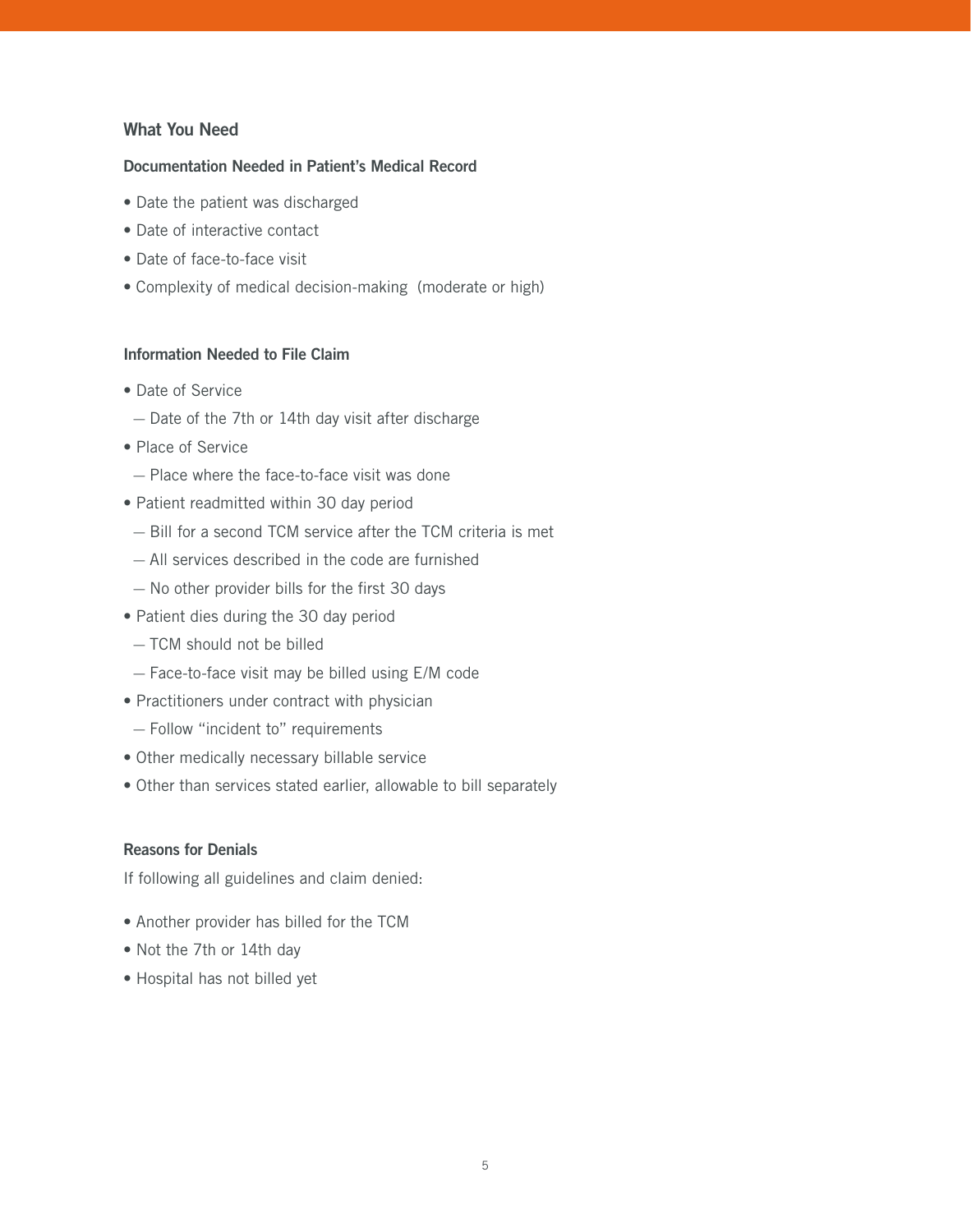#### <span id="page-7-0"></span>Frequently Asked Questions<sup>5,6</sup>

## Can practitioners under contract to the physician billing for the TCM service furnish the non-face-to-face component of the TCM? Q:

- Must follow "incident to" rules A:
	- Appropriate supervision
	- State law and scope of practice applies

During the 30 day period of TCM, can other medically necessary billable services be reported, like Chronic Care Management (CCM)? Q:

- Only if the TCM service period ends before the end of a given calendar month A:
	- 20 minutes of qualifying CCM service
	- All other CCM billing requirements are met

# What date of service should be used on the claim? Q:

The 30-day period for the TCM service begins on the day of discharge and continues for the next 29 days. The date of service you report should be the date of the required face-to-face visit. You may submit the claim once the face-to-face visit is furnished and need not hold the claim until the end of the service period A:

<sup>5</sup> TCM Fact Sheet (https://www.cms.gov/Outreach-and-Education/Medicare-Learning-Network-MLN/MLNProducts/Downloads/Transitional-Care-Management-Services-Fact-Sheet-ICN908628.pdf)

<sup>6</sup> TCM FAQ (https://www.cms.gov/Medicare/Medicare-Fee-for-Service-Payment/PhysicianFeeSched/Downloads/FAQ-TCMS.pdf)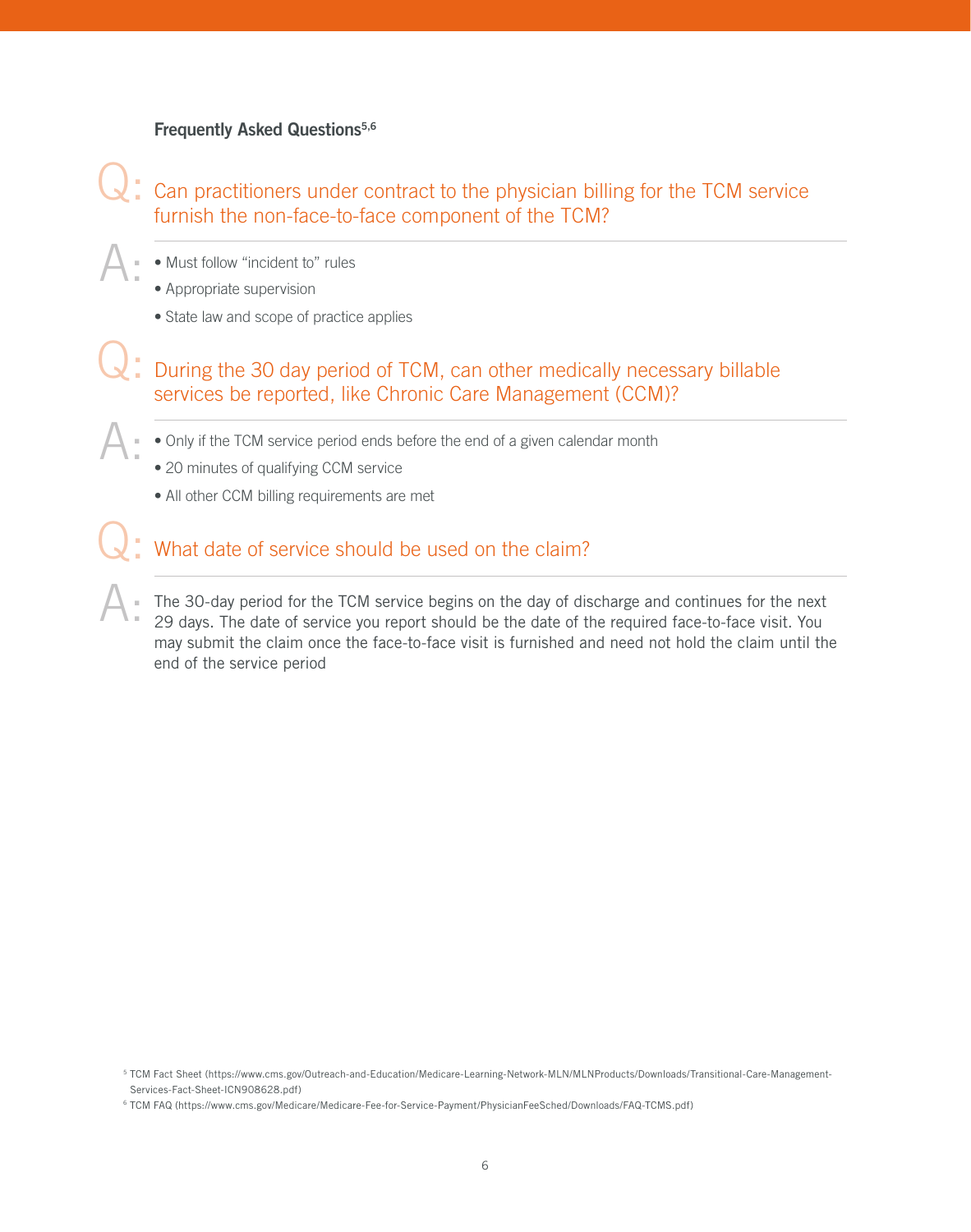# <span id="page-8-0"></span>Transitional Care Management (TCM) Algorithm

**1** Patient discharged from hospital with high or low Medical Decision Making (MDM).

## **YES**

See Step 2

#### **NO**

TCM code cannot be billed Bille E & M at normal office visit follow-up

| YES                                                                                                | NO I I                                                                                  |
|----------------------------------------------------------------------------------------------------|-----------------------------------------------------------------------------------------|
| 1. Set up face-to-face follow-up visit                                                             | 1. If unreachable, document in pt chart                                                 |
| 2. Document in pt chart                                                                            | 2. Retry until patient is contacted                                                     |
|                                                                                                    |                                                                                         |
| YES                                                                                                | NO I I                                                                                  |
| <b>Moderate:</b> follow-up visit scheduled no longer than<br>14 calendar days after discharge date | If pt is not reached and follow up visit is not<br>scheduled. TCM code cannot be billed |
| <b>High:</b> follow-up visit scheduled no longer than 7<br>calendar days after discharge date      | Bill E & M at normal office visit follow-up                                             |

Have you furnished certain services to the patient prior to face-to-face appointment if necessary? Example: Discharge summary or continuity of care documents, establish/re-establish referrals.

**YES** Enter pt date in pt chart **NO**

If no data necessary, document in pt chart

**3**

**4** Day of face-to-face follow up visit. The following must be met.

| Medication reconcilliation management performed<br>and documented? | YES <b>I</b>                                                                    |
|--------------------------------------------------------------------|---------------------------------------------------------------------------------|
| Obtained, reviewed and documented discharge<br>information?        | YES <b>I</b>                                                                    |
| MDM of moderate or high complexity?                                | <b>HIGH MDM</b> $\Box$<br>Document in EHR and see Step 3<br><b>MODERATE MDM</b> |
|                                                                    | Document in EHR and see Step 3                                                  |

**5** Mark on Fee Ticket

#### **HIGH MDM**

Saw patient within 7 calendar days after discharge: Mark Trasitional Care, Date of Hospital Discharge & 99496 on fee ticket

#### **MODERATE MDM**

Saw patient within 14 calendar days after discharge: Mark Trasitional Care, Date of Hospital Discharge & 99495 on fee ticket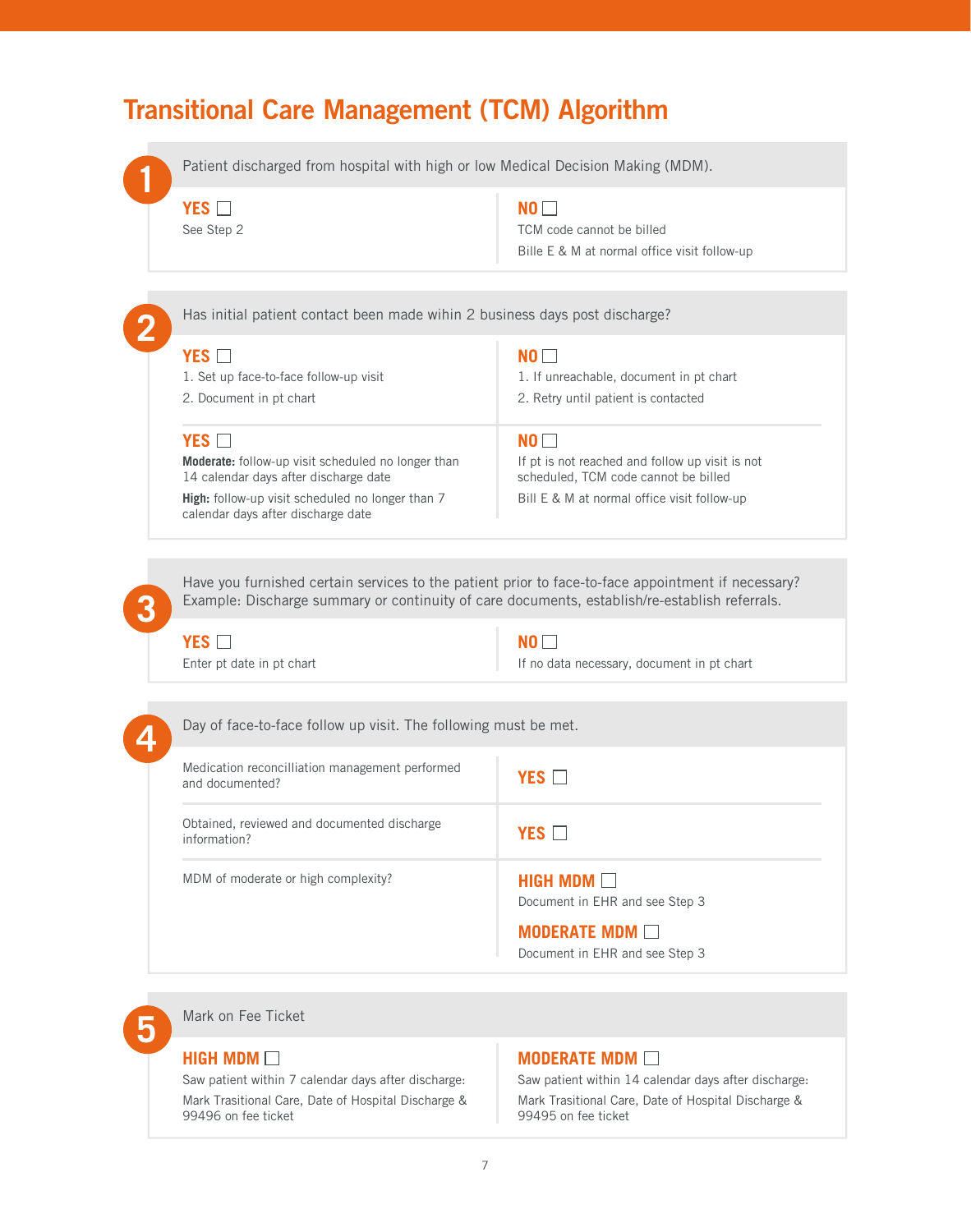# <span id="page-9-0"></span>TCM Documentation Checklist

This checklist is use to verify documentation supports the use of these new codes.

#### **Requirements**

This table lists out the requirements to bill TCM code.

| <b>Patient Name</b>      |                                                                                                                             | Date of Discharge |  |  |
|--------------------------|-----------------------------------------------------------------------------------------------------------------------------|-------------------|--|--|
| H                        | Phone call or email or personal visit within 2 business days post discharge.                                                |                   |  |  |
|                          | Interactive Contact Date:                                                                                                   |                   |  |  |
|                          | Care Coordinator/Navigator Physician Handoff Date:                                                                          |                   |  |  |
|                          | Interactive Contact Date Documented in Medical Record                                                                       |                   |  |  |
| H                        | Face-to-face office visit date:                                                                                             |                   |  |  |
|                          | Within 7 calendar days, 99496 (high complexity of medical decision-making<br>(Post TCMO1 on this date)                      |                   |  |  |
|                          | Within 14 calendar days, 99495 (moderate complexity of medical decision-making<br>(Post TCMO1 on this date)                 |                   |  |  |
|                          | Review of discharge summary documented                                                                                      |                   |  |  |
|                          | Reconciliation of medications documented                                                                                    |                   |  |  |
|                          | Review need for or follow-up on pending diagnostic tests and treatments                                                     |                   |  |  |
| $\overline{\phantom{a}}$ | Referrals made to providers of care and community resources documented if needed                                            |                   |  |  |
|                          | Patient and/or family education to support self-management, independent living and activities<br>of daily living documented |                   |  |  |
|                          | Transitional Care Management Code 99495 or 99496 billed 30th day after discharge                                            |                   |  |  |
| Date to bill             |                                                                                                                             |                   |  |  |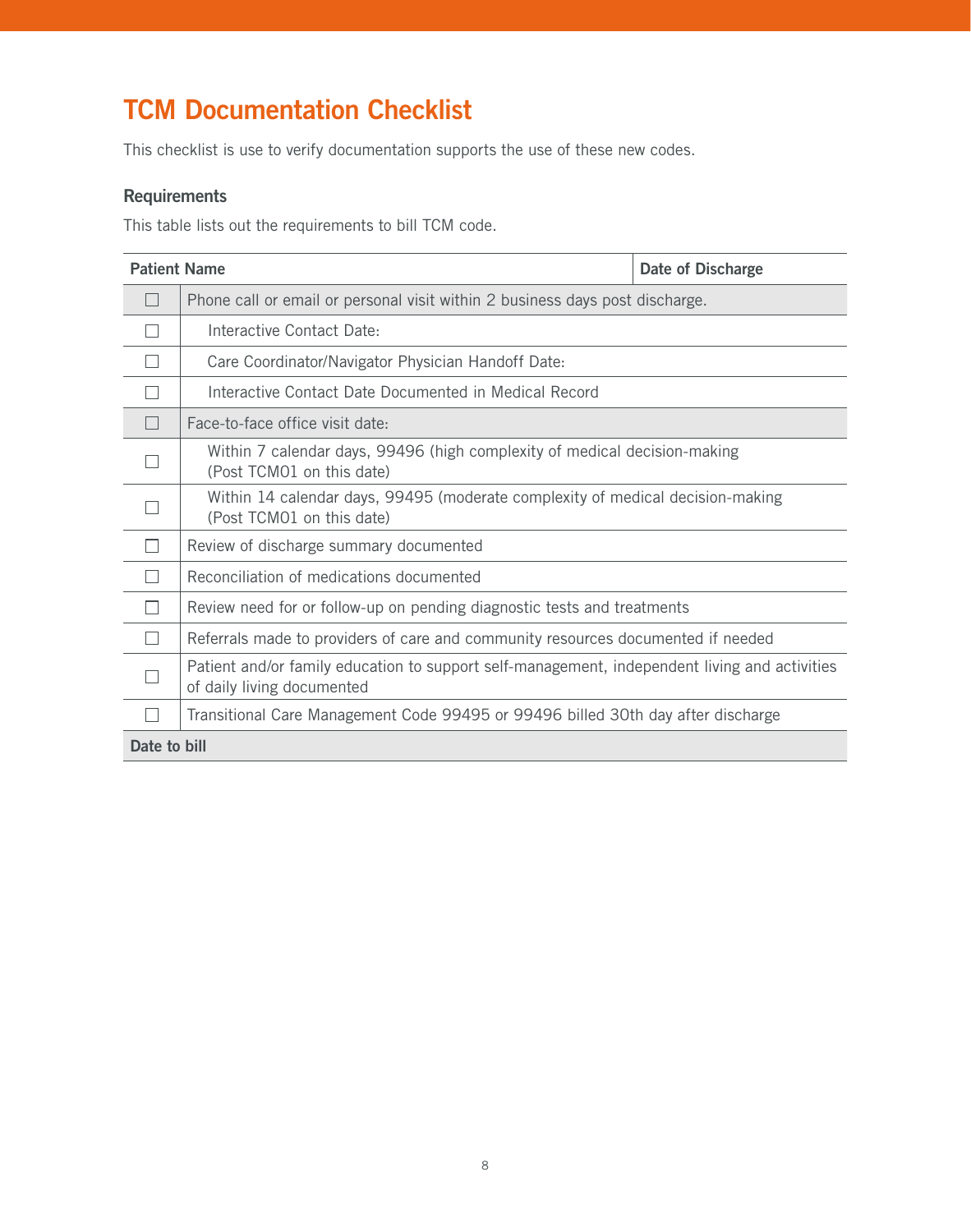# Medical Decision-Making (MDM)

This table includes the number of problems, the number of data reviewed, and risk level. Use this table to calculate MDM.

#### Problems (Diagnosis and Management)

|                                                                                                                                                                  | <b>Points</b>  | <b>Total</b> |
|------------------------------------------------------------------------------------------------------------------------------------------------------------------|----------------|--------------|
|                                                                                                                                                                  |                |              |
| Self-limited or minor – stable, improve, or prog as<br>expected                                                                                                  | 1              |              |
| Established prob - stable, improving                                                                                                                             | 1              |              |
| Established prob - worsening                                                                                                                                     | $\overline{2}$ |              |
| New prob – no further workup planned                                                                                                                             | 3              |              |
| New prob - additional workup planned                                                                                                                             | 4              |              |
| <b>Diagnosis and Management Totals</b>                                                                                                                           |                |              |
| Data Reviewed                                                                                                                                                    |                |              |
|                                                                                                                                                                  | <b>Points</b>  | <b>Total</b> |
| Review/order of clinical lab tests (80000 code series)                                                                                                           | 1              |              |
| Review/order of radiology tests (70000 code series)                                                                                                              | 1              |              |
| Review/order of medicine tests (90000 code series)                                                                                                               | 1              |              |
| Discuss test w/ performing or interpreting physician                                                                                                             | 1              |              |
| Decision to obtain old records or history from someone<br>other than patient                                                                                     | $\mathbf{1}$   |              |
| Review and summary of old records and/or obtaining<br>history from someone other than pt and/or discussion w/<br>another provider with documentation of findings | $\overline{2}$ |              |
| Independent visualization of actual image, tracing, or<br>specimen (not simply review of report)                                                                 | $\overline{2}$ |              |
| Data Reviewed Total                                                                                                                                              |                |              |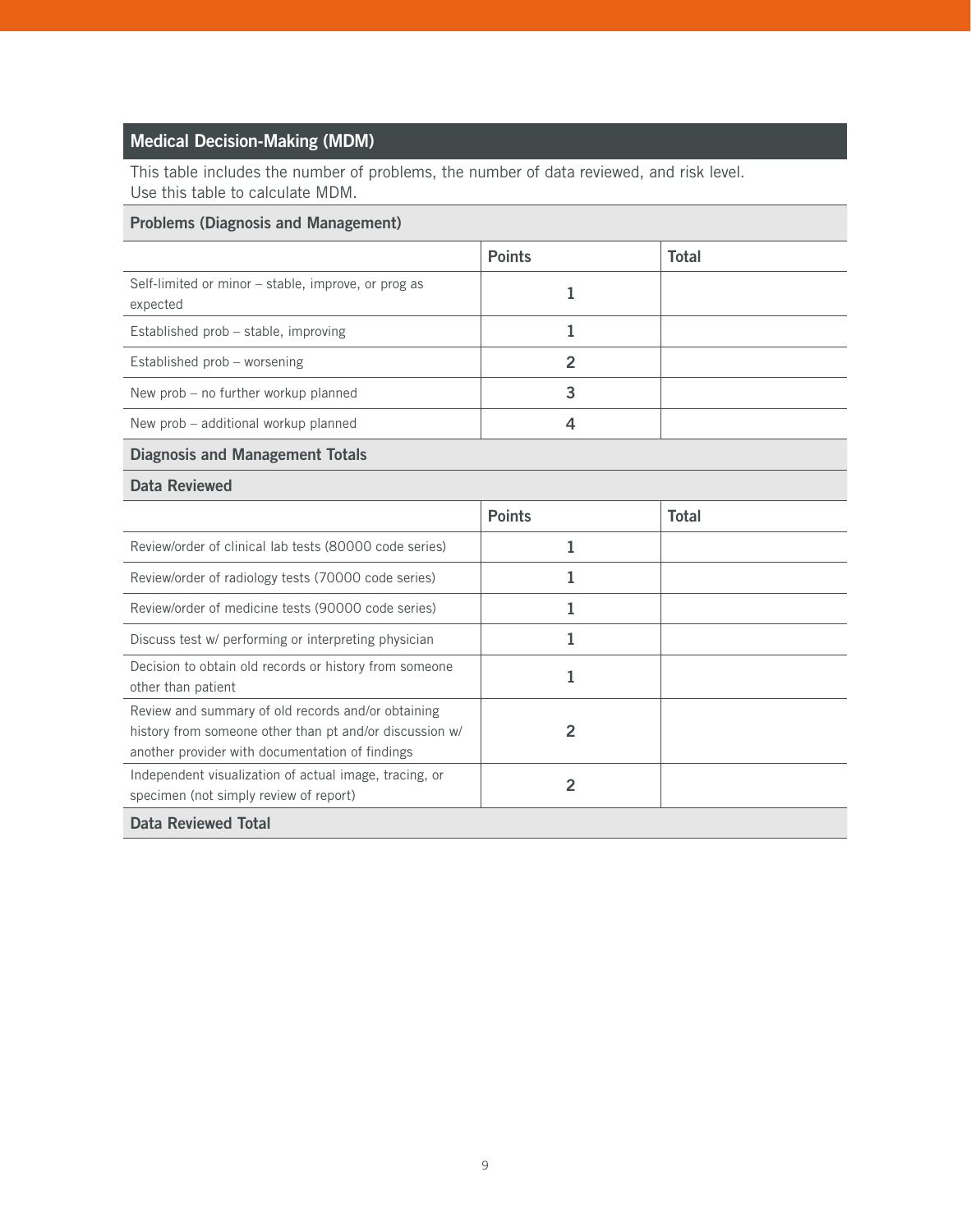| <b>Table of Risk</b>                                                 |                                                                                                                                                                          |                                                                                                |                                                                                                   |
|----------------------------------------------------------------------|--------------------------------------------------------------------------------------------------------------------------------------------------------------------------|------------------------------------------------------------------------------------------------|---------------------------------------------------------------------------------------------------|
| <b>Risk Level</b>                                                    | <b>Presenting Problems</b>                                                                                                                                               | <b>Diagnostic Procedures</b>                                                                   | <b>Management Options Selected</b>                                                                |
| <b>Moderate Risk</b><br>Requires any ONE of<br>these elements in ANY | One or more chronic illness, with<br>mild exacerbation, progression, or<br>side effects of treatment                                                                     | Physiologic tests under stress,<br>e.g., cardiac stress test, fetal<br>contraction stress test | Minor surgery, with identified risk<br>factors<br>Elective major surgery (open,                   |
| of the three categories<br>listed                                    | Two or more stable chronic<br>illnesses                                                                                                                                  | Diagnostic endoscopies, with no<br>identified risk factors                                     | percutaneous, or endoscopic), with<br>no identified risk factors                                  |
|                                                                      | Undiagnosed new problem, with<br>uncertain prognosis, e.g., lump                                                                                                         | Deep needle, or incisional biopsies                                                            | Prescription drug management                                                                      |
|                                                                      | in breast                                                                                                                                                                | Cardiovascular imaging studies,<br>with contrast, with no identified                           | Therapeutic nuclear medicine                                                                      |
|                                                                      | Acute illness, with systemic<br>symptoms                                                                                                                                 | risk factors, e.g., arteriogram,<br>cardiac catheterization                                    | IV fluids, with additives                                                                         |
|                                                                      | Acute complicated injury, e.g.,<br>head injury, with brief loss of<br>consciousness                                                                                      | Obtain fluid from body cavity, e.g.,<br>LP/thoracentesis                                       | Closed treatment of fracture or<br>dislocation, without manipulation                              |
| <b>High Risk</b><br>Requires any ONE of                              | One or more chronic illness, with<br>severe exacerbation or progression                                                                                                  | Cardiovascular imaging, with<br>contrast, with identified risk<br>factors                      | Elective major surgery (open,<br>percutaneous, endoscopic), with<br>identified risk factors       |
| these elements in ANY<br>of the three categories<br>listed           | Acute or chronic illness or injury,<br>which poses a threat to life or<br>bodily function, e.g., multiple<br>trauma, acute MI, pulmonary<br>embolism, severe respiratory | Cardiac EP studies<br>Diagnostic endoscopies, with<br>identified risk factors                  | Emergency major surgery (open,<br>percutaneous, endoscopic)<br>Parenteral controlled substances   |
|                                                                      | distress, progressive severe<br>rheumatoid arthritis, psychiatric<br>illness, with potential threat to self<br>or others, peritonitis, ARF                               | Discography                                                                                    | Drug therapy requiring intensive<br>monitoring for toxicity<br>Decision not to resuscitate, or to |
|                                                                      | An abrupt change in neurological<br>status, e.g., seizure, TIA,<br>weakness, sensory loss                                                                                |                                                                                                | de-escalate care because of poor<br>prognosis                                                     |

# Medical Decision-Making Level

This table determines the level of complexity based on Medical Decision-Making.

| <b>Overall MDM</b>          | <b>Problem Points</b> | Data Reviewed<br><b>Points</b> | <b>Risk</b> |  |  |
|-----------------------------|-----------------------|--------------------------------|-------------|--|--|
| 99495 – Moderate Complexity |                       |                                | Moderate    |  |  |
| 99496 – High Complexity     | 4+                    |                                | High        |  |  |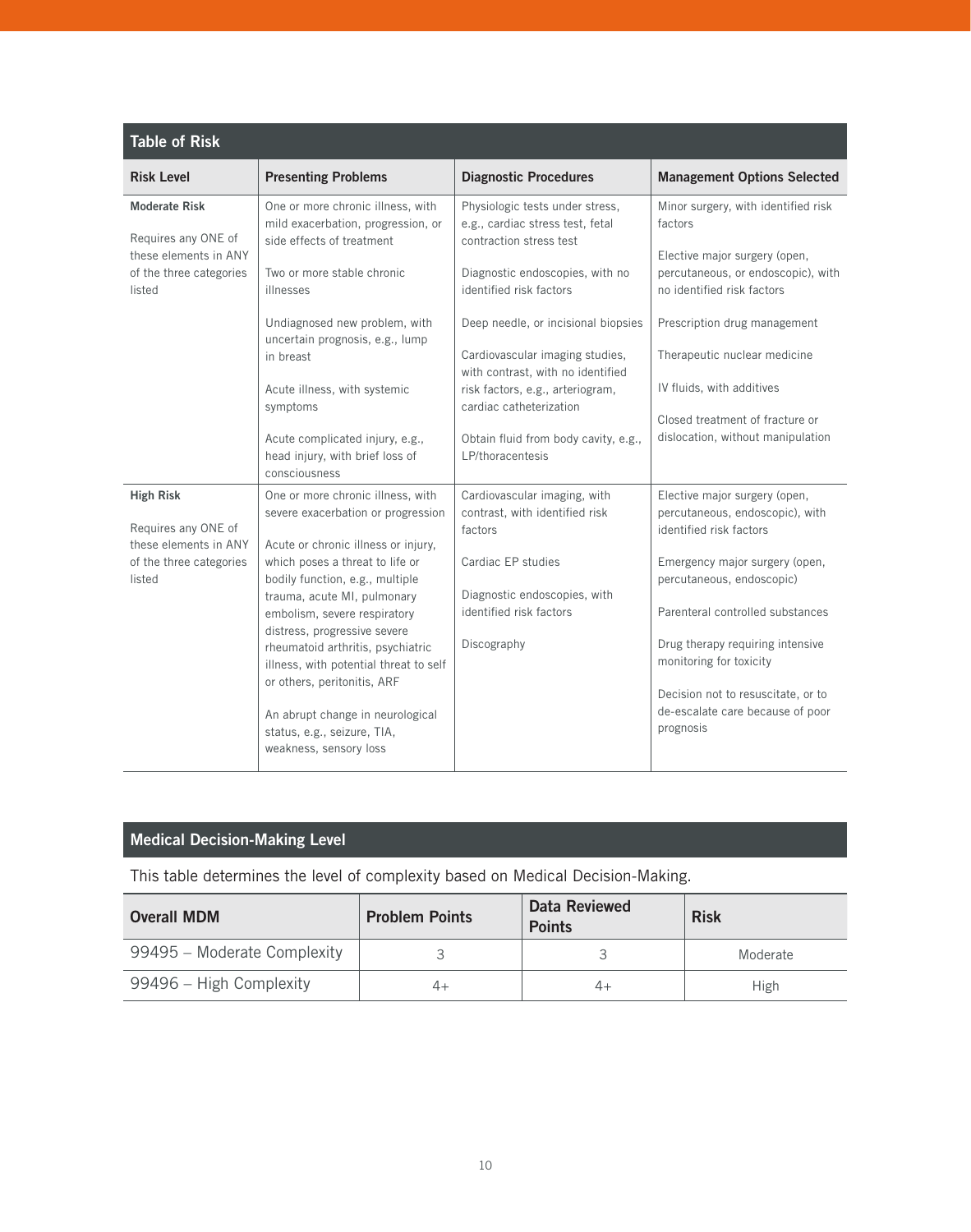# <span id="page-12-0"></span>Additional References

For the JAMA Article regarding TCM services and the reduction in mortality and cost: (https:// jamanetwork.com/journals/jamainternalmedicine/fullarticle/2687989)

For the link to the TCM 30-Day Worksheet from AAFP (screenshot below): (https://familymedicine.med. uky.edu/sites/default/files/TCM30day.pdf)

|                                                                                                                      |                           |                                     | Transitional Care Management 30-Day Worksheet, continued                                                                                                                                                                                                                                                                                        |                                                                          |                                                                                                                                                                                                                                                                                                                                                                                                                                                                                                                                                                                                                                            |                      |                                        |                |                                                                |                  |
|----------------------------------------------------------------------------------------------------------------------|---------------------------|-------------------------------------|-------------------------------------------------------------------------------------------------------------------------------------------------------------------------------------------------------------------------------------------------------------------------------------------------------------------------------------------------|--------------------------------------------------------------------------|--------------------------------------------------------------------------------------------------------------------------------------------------------------------------------------------------------------------------------------------------------------------------------------------------------------------------------------------------------------------------------------------------------------------------------------------------------------------------------------------------------------------------------------------------------------------------------------------------------------------------------------------|----------------------|----------------------------------------|----------------|----------------------------------------------------------------|------------------|
| ₹Α                                                                                                                   |                           | <b>Transitional Care Management</b> | <b>Medical Decision Making</b>                                                                                                                                                                                                                                                                                                                  |                                                                          |                                                                                                                                                                                                                                                                                                                                                                                                                                                                                                                                                                                                                                            |                      |                                        |                |                                                                |                  |
|                                                                                                                      |                           | 30-Day Worksheet                    |                                                                                                                                                                                                                                                                                                                                                 | <b>DIAGNOSIS and MANAGEMENT</b>                                          |                                                                                                                                                                                                                                                                                                                                                                                                                                                                                                                                                                                                                                            |                      | OTY                                    | <b>POINTS</b>  | <b>TOTAL</b>                                                   |                  |
|                                                                                                                      |                           |                                     |                                                                                                                                                                                                                                                                                                                                                 | Self-limited or minor - stable, improv, or prog as expected              |                                                                                                                                                                                                                                                                                                                                                                                                                                                                                                                                                                                                                                            |                      |                                        | $\overline{1}$ |                                                                |                  |
|                                                                                                                      |                           |                                     |                                                                                                                                                                                                                                                                                                                                                 | Established prob - stable, improving                                     |                                                                                                                                                                                                                                                                                                                                                                                                                                                                                                                                                                                                                                            |                      |                                        | $\overline{1}$ |                                                                |                  |
| Patient name:                                                                                                        | DOB:                      |                                     |                                                                                                                                                                                                                                                                                                                                                 | Established prob - worsening                                             |                                                                                                                                                                                                                                                                                                                                                                                                                                                                                                                                                                                                                                            |                      |                                        |                | $\overline{2}$                                                 |                  |
| D/C physician:                                                                                                       |                           |                                     |                                                                                                                                                                                                                                                                                                                                                 |                                                                          | New prob - no further workup planned                                                                                                                                                                                                                                                                                                                                                                                                                                                                                                                                                                                                       |                      |                                        |                | $\overline{\mathbf{3}}$                                        |                  |
|                                                                                                                      |                           |                                     |                                                                                                                                                                                                                                                                                                                                                 |                                                                          | New prob - additional workup planned                                                                                                                                                                                                                                                                                                                                                                                                                                                                                                                                                                                                       |                      |                                        |                | $\Delta$                                                       |                  |
| Records requested:                                                                                                   | Records received:         | Reviewed:                           |                                                                                                                                                                                                                                                                                                                                                 |                                                                          |                                                                                                                                                                                                                                                                                                                                                                                                                                                                                                                                                                                                                                            |                      | <b>DIAGNOSIS and MANAGEMENT TOTALS</b> |                |                                                                | $\alpha$         |
| Diagnoses on discharge:                                                                                              |                           |                                     |                                                                                                                                                                                                                                                                                                                                                 |                                                                          |                                                                                                                                                                                                                                                                                                                                                                                                                                                                                                                                                                                                                                            |                      | <b>DATA REVIEWED</b>                   |                |                                                                |                  |
|                                                                                                                      |                           |                                     |                                                                                                                                                                                                                                                                                                                                                 |                                                                          | Review/order of clinical lab tests (80000 code series)                                                                                                                                                                                                                                                                                                                                                                                                                                                                                                                                                                                     |                      |                                        |                |                                                                | 1                |
|                                                                                                                      |                           |                                     |                                                                                                                                                                                                                                                                                                                                                 |                                                                          | Review/order of radiology tests (70000 code series)                                                                                                                                                                                                                                                                                                                                                                                                                                                                                                                                                                                        |                      |                                        |                |                                                                | $\mathbf{1}$     |
|                                                                                                                      | □ Phone<br><b>D</b> Email | □ Direct                            |                                                                                                                                                                                                                                                                                                                                                 |                                                                          | Review/order of medicine tests (90000 code series)                                                                                                                                                                                                                                                                                                                                                                                                                                                                                                                                                                                         |                      |                                        |                |                                                                | $\mathbf{1}$     |
| Date of interactive contact (2 business days post D/C):                                                              |                           | □ Other                             |                                                                                                                                                                                                                                                                                                                                                 |                                                                          | Discuss test w/performing or interpreting physician                                                                                                                                                                                                                                                                                                                                                                                                                                                                                                                                                                                        |                      |                                        |                |                                                                | $\mathbf{1}$     |
|                                                                                                                      |                           |                                     |                                                                                                                                                                                                                                                                                                                                                 |                                                                          | Decision to obtain old records or history from someone other than patient                                                                                                                                                                                                                                                                                                                                                                                                                                                                                                                                                                  |                      |                                        |                |                                                                | $\mathbf{1}$     |
| Date of 7-day or 14-day, face-to-face visit:                                                                         |                           |                                     |                                                                                                                                                                                                                                                                                                                                                 |                                                                          | Review and summary of old records and/or <i>obtaining</i> history from someone other than pt and/or discussion                                                                                                                                                                                                                                                                                                                                                                                                                                                                                                                             |                      |                                        |                |                                                                | $\overline{2}$   |
| Family and/or caretaker present at visit:                                                                            |                           |                                     |                                                                                                                                                                                                                                                                                                                                                 |                                                                          | w/another provider with documentation of findings                                                                                                                                                                                                                                                                                                                                                                                                                                                                                                                                                                                          |                      |                                        |                |                                                                |                  |
|                                                                                                                      |                           |                                     |                                                                                                                                                                                                                                                                                                                                                 |                                                                          | Independent visualization of actual image, tracing, or specimen (not simply review of report)                                                                                                                                                                                                                                                                                                                                                                                                                                                                                                                                              |                      |                                        |                |                                                                | $\overline{2}$   |
| Medications on discharge                                                                                             |                           | Medication changes/adjustments      |                                                                                                                                                                                                                                                                                                                                                 |                                                                          |                                                                                                                                                                                                                                                                                                                                                                                                                                                                                                                                                                                                                                            |                      |                                        |                | <b>DATA REVIEWED TOTAL</b>                                     |                  |
|                                                                                                                      |                           |                                     |                                                                                                                                                                                                                                                                                                                                                 |                                                                          |                                                                                                                                                                                                                                                                                                                                                                                                                                                                                                                                                                                                                                            | <b>TABLE OF RISK</b> |                                        |                | NOTES:                                                         |                  |
| Diagnostic tests reviewed/disposition:<br>Disease/illness education:                                                 |                           |                                     | Moderate                                                                                                                                                                                                                                                                                                                                        | Presenting<br>Problem<br>Diag<br>Procedure<br>Ordered<br>Mamt<br>Options | 1+ chronic ill w/milk exac, prog, or tx side effects, 2+ stable chronic ill, Undx<br>new prob with uncertain prog (lump in breast), Acute ill w/systemic symp<br>(pyeloephritis, Pneumonitis, colitis), Acute comp injury (head inj w/brief loss of<br>consciousness)<br>Physiologic tests under stress, Diag endos w/no identified risk, Deep needle<br>or inc bx, Cardio imag w/cont, no identified risk, Obtain fluid from body cavity<br>(lumbar puncture, thoracentesis)<br>Minor sx w identified risk. Elec major sx (open, perc, endos) w/no identified<br>risk, Rx drug mgmt, Therapeutic nuclear medicine, IV fluids w/additives, |                      |                                        |                |                                                                |                  |
| Home health/community services discussion/referrals:                                                                 |                           |                                     | Closed treatment of fx or dislocation w/o manipulation<br>1+ chr ill w/severe exac, prog, tx side effects; Acute/chr ill or inj posing threat<br>Presenting<br>to life/bodily func (trauma, MI, pulm emb, sev resp dist, prog sev rheum arth,<br>Problem<br>psych ill w/pot threat to self or others, renal fail); Sz, TIA, weakness, sens loss |                                                                          |                                                                                                                                                                                                                                                                                                                                                                                                                                                                                                                                                                                                                                            |                      |                                        |                |                                                                |                  |
|                                                                                                                      |                           |                                     | 들                                                                                                                                                                                                                                                                                                                                               | Diag<br>Procedure                                                        | Cardio img w/cont and risk; Cardio electrophysiological tests; Diag endosco-<br>pies w/identified risk factors; Discography                                                                                                                                                                                                                                                                                                                                                                                                                                                                                                                |                      |                                        |                |                                                                |                  |
| Establishment or re-establishment of referral orders for community resources:                                        |                           |                                     |                                                                                                                                                                                                                                                                                                                                                 | Ordered<br>Mamt<br>Options                                               | Elective major sx (open, perc, endo w/risk); Emerg major sx; Parenteral cont<br>subs: Rx therapy w/intensive monitoring for toxicity: Decision not to resusci-<br>tate or to de-escalate care because of poor prognosis                                                                                                                                                                                                                                                                                                                                                                                                                    |                      |                                        |                |                                                                |                  |
| Discussion with other health care providers:                                                                         |                           |                                     |                                                                                                                                                                                                                                                                                                                                                 |                                                                          | (2 of 3 elements must be met or exceeded for a level of decision making)                                                                                                                                                                                                                                                                                                                                                                                                                                                                                                                                                                   |                      |                                        |                |                                                                |                  |
|                                                                                                                      |                           |                                     |                                                                                                                                                                                                                                                                                                                                                 | MDM:                                                                     | SE                                                                                                                                                                                                                                                                                                                                                                                                                                                                                                                                                                                                                                         | Low                  | Mod                                    | High           |                                                                |                  |
|                                                                                                                      |                           |                                     |                                                                                                                                                                                                                                                                                                                                                 | DX MGMT Options                                                          | $0 - 1$                                                                                                                                                                                                                                                                                                                                                                                                                                                                                                                                                                                                                                    | $\overline{2}$       | 3                                      | $4+$           |                                                                |                  |
| Assessment and support of treatment regimen adherence:                                                               |                           |                                     |                                                                                                                                                                                                                                                                                                                                                 | Data                                                                     | $0 - 1$                                                                                                                                                                                                                                                                                                                                                                                                                                                                                                                                                                                                                                    | $\overline{2}$       | 3                                      | $4+$           |                                                                |                  |
|                                                                                                                      |                           |                                     |                                                                                                                                                                                                                                                                                                                                                 | Risk                                                                     | Minimal                                                                                                                                                                                                                                                                                                                                                                                                                                                                                                                                                                                                                                    | Low                  | Moderate                               | High           |                                                                |                  |
| Appointments coordinated with:<br>Education for self-management, independent living, and activities of daily living: |                           |                                     | Physician signature:<br>Staff signature:<br>Staff signature:                                                                                                                                                                                                                                                                                    |                                                                          |                                                                                                                                                                                                                                                                                                                                                                                                                                                                                                                                                                                                                                            |                      |                                        |                |                                                                |                  |
|                                                                                                                      |                           | TCM January 201                     |                                                                                                                                                                                                                                                                                                                                                 | Staff signature:                                                         |                                                                                                                                                                                                                                                                                                                                                                                                                                                                                                                                                                                                                                            |                      |                                        |                |                                                                | TOM January 2013 |
|                                                                                                                      |                           | Physician completes colored areas   |                                                                                                                                                                                                                                                                                                                                                 |                                                                          |                                                                                                                                                                                                                                                                                                                                                                                                                                                                                                                                                                                                                                            |                      |                                        |                |                                                                |                  |
| SUBMIT BILLING 30 DAYS POST DISCHARGE.                                                                               |                           | Staff completes remainde            |                                                                                                                                                                                                                                                                                                                                                 |                                                                          | SUBMIT BILLING 30 DAYS POST DISCHARGE.                                                                                                                                                                                                                                                                                                                                                                                                                                                                                                                                                                                                     |                      |                                        |                | Physician completes colored areas<br>Staff completes remainder |                  |

For TCM Fact Sheet from CMS: (https://www.cms.gov/Outreach-and-Education/Medicare-Learning-Network-MLN/MLNProducts/Downloads/Transitional-Care-Management-Services-Fact-Sheet-ICN908628.pdf)

For TCM Frequently Asked Questions from CMS: (https://www.cms.gov/Medicare/Medicare-Fee-for-Service-Payment/PhysicianFeeSched/Downloads/FAQ-TCMS.pdf)